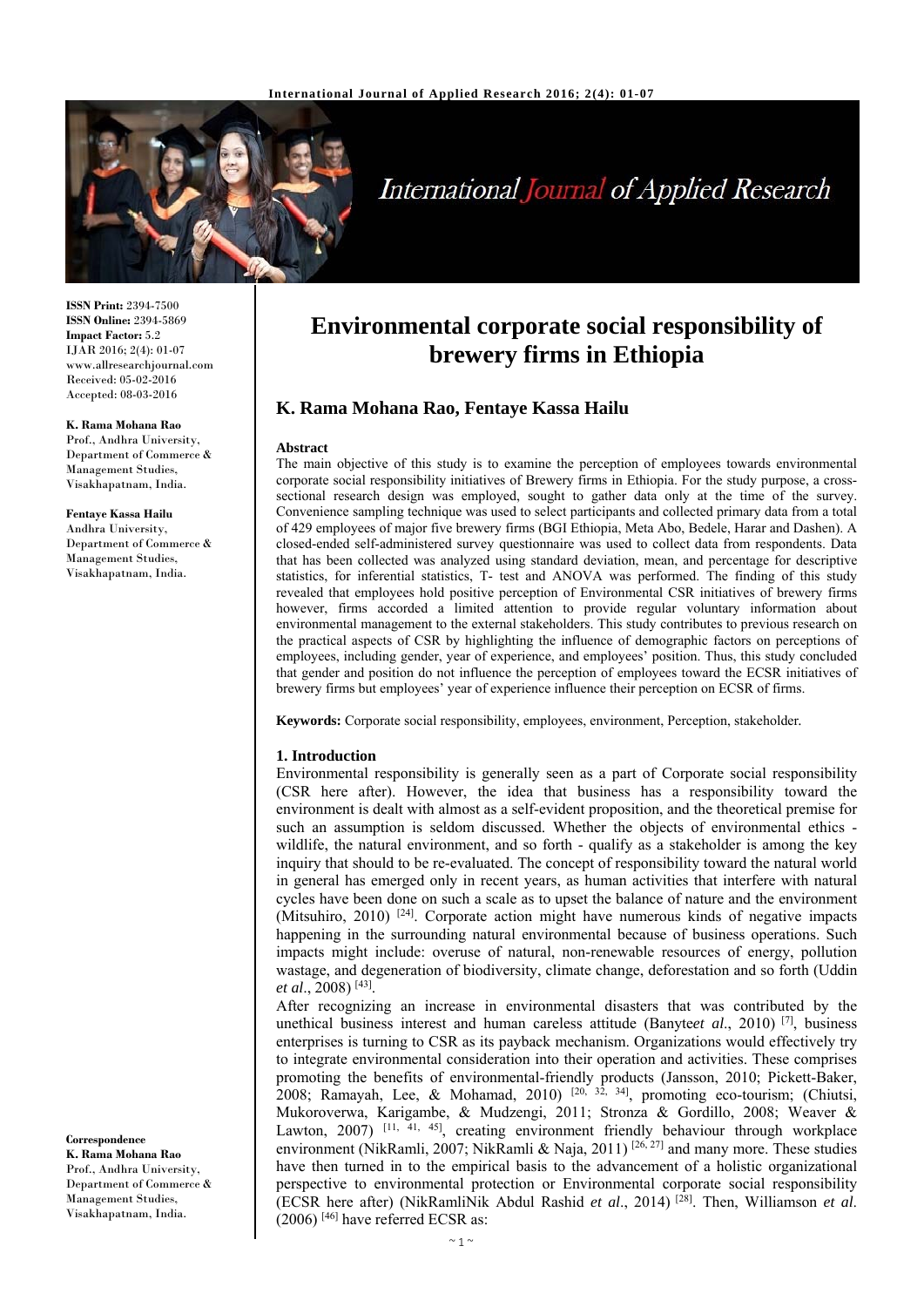International Journal of Applied Research

"...*a concept about companies extra effort integrating environment concerns in their business operations and in their interaction with their stakeholders. It is viewed as the contribution that firms make to sustainable development by balancing and improving environment impacts without damaging economic performance".* 

European Commission (2001) has broadly considered CSR as:

"…. *a concept whereby companies integrate social and environmental concerns in their business operations and in their interaction with their stakeholders on voluntary basis*".

The main objective of the study is to examine the perception of employees towards environmental corporate social responsibility of brewery firms in Ethiopia. Employees of the brewery are considered as a unit of analysis to determine their perception towards ECRS of firms. Barnett (2007) [8] contended that employees, as a stakeholder group, impact CSR policy. First, employees can act as agents for social change when they push corporations to adopt socially responsible behavior (Aguilera *et al*., 2007) [4]. Secondly, environmental policy demonstrates that employees' support is necessary to secure effective CSR programs and policies (Ramus and Steger, 2000) [35]. Thirdly, employees as a stakeholder group perceive, evaluate, judge and react to CSR programs and actions (Rowley and Berman, 2000; Rupp *et al*., 2006; Wood and Jones, 1995) [36, 37, 47]. Moreover, in the Freeman's stakeholder model (1984, 2004) employees represent one of several other stakeholders group addressing the company with their own demands.

## **1.1 Statement of the Problem**

Most technologically sophisticated equipment and other human actions have to large extent harmed the environment and its parts such as water, air, land and others. With this intricacy, international organizations have been able to set up a system which ensures that all countries are adhering to the need for environmental sustainability. Certainly, the general public and the individual clients could set common model industries' dedication and engagement about protecting the environment. Redesigning of the process; recuperation of byproducts or reuse of effluents are regarded as some of the probable actions towards an eco-efficient approach. The most noteworthy environmental issues related to the operation stage of breweries embrace water consumption, wastewater, solid waste and by-products, energy use and emissions to air (Olajire, 2012)<sup>[30]</sup>.

The Brewery industry is a multi- national business complex that consists of the producers with a large system of suppliers, distributors, wholesalers, and related businesses, such as hotels, restaurants, bars and advertisers. The Ethiopian beer production and market pretty much run by the private sector has shown enormous change for the last couple of years. This explosion of the beer market and boost in production could lead a hand to other sectors' development through backward and forward economic integration. Hence, this in turn would have an impact on social and environmental aspect of the country.

The subject of corporate social responsibility is a Perplexing one for any industry, not the least so for the brewery industry. Alcohol industry actors (producers, distributors, etc.) believe that a systematic integration of CSR into their business practices can make a positive influence on their

economic, social, and environmental performance (Code of Responsible Practices..., 2009; Baggot, 2006; Juscius & Kondratuuk, 2012)<sup>[13, 5, 21]</sup>. Therefore, brewery firms ought to give high attention to the demand of various stakeholders who affected by their operations. It is imperative to note that, Brewery firms should integrate CSR into their core business strategy with the aim that they can get advantage out of it. Therefore this study attempts to answer the following research objectives.

- 1. To examine the perception of employees toward environmental aspect of corporate social responsibility of brewery firms.
- 2. To determine the influence of employees' demographic characteristics on their perception towards ECSR initiatives of brewery firms.

## **2. Literature review**

A general idea behind the motivation of firms to invest in ECSR activities comes from the stakeholder theory. Stakeholder theory recommends that organizational survival and achievement is dependent up on satisfying both its economic (e.g., profit maximization) and noneconomic (e.g., corporate social performance) objectives by addressing the needs of the company's various stakeholders (Pirsch, Gupta, & Grau, 2007)  $^{[33]}$ . Stakeholder theory recommends that organizations are motivated to widen their objectives to incorporate other goals in addition to profit maximization. In light of this theory, organizations that embraced the ECSR activities as an approach to promote socially responsible activities and policies is in a better position to react successfully to the stakeholder demands (Maignan & Farrell, 2004) [22].

An important justification for attempting to investigate the environmental dimension of CSR lies in the basic idea around which the "green business organization" is created (Nik Ramli *et al*., 2014) [28]. A company that truly held environmental protection and sustainability need to have a comprehensive and consistent strategic management approach (Velasquez-Manoff, 2009)  $[44]$ . Its organizational members are expected to embrace shared assumptions and beliefs about the significance of balancing economic efficiency, social equity and environmental accountability (Bertels, Papania & Papania, 2010) [9]. Peattie's STEP Framework likewise shown the need for a balanced and holistic perspective that considers the Social, Technological, Economic and Physical aspects business operation (Peattie, 1995) [31].This comprehensive global view recognizes that only through the appreciation of "whole entities" and positive collaboration among all stakeholders (which includes customers, shareholders, competitors, citizens, and government and legal institutions) (Nik Ramli *et al*., 2014) [28].

A proactive management approach permits organizations to save money by foreseeing and evading expenditures arising from environmental damage, and minimizing the cost of complying with future legislation. Likewise, operating expense can be lessened through waste minimization, pollution prevention, and the elimination of health and safety hazards (Sarmento *et al.* 2006) <sup>[38]</sup>. Environmental management can minimize external effects, enhance financial performance and, improve reputation among communities, customers and stakeholders (Sarmento *et al*., 2006) [38]. As it was also indicated by European foundation, the organizations being surveyed have introduced environmental management systems and have worked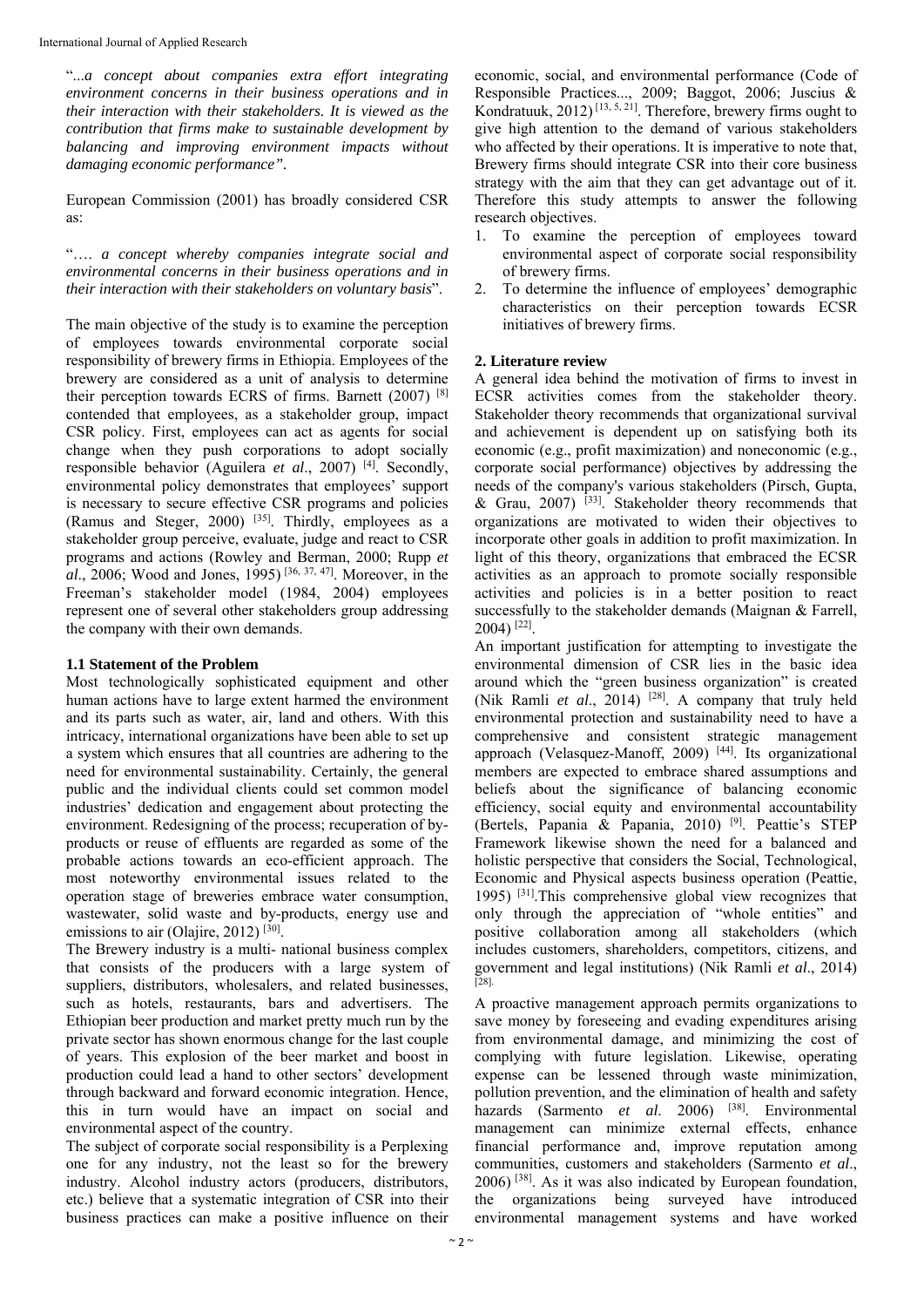systematically with minimizing the environmental impact of their activities have experienced operational cost savings through environmental efficiency measures. Moreover, companies managed to acquire significant business advantages through the development of intangible assets like enhanced image and better relations to neighborhood community, and several innovations have been introduced (European foundation, 2003) [16].

In effect, managers must start to consider environmental management a basic part to obtain sustainable competitive advantage (Hunt and Auster, 1990)  $[19]$ . According to Banerjee (2001) <sup>[6]</sup>, environmentally conscious management is the understanding of environmental issues by organizations and integration of these issues with company's' decision making process. Therefore, environmentally conscious management is an essential part of corporate social responsibility.

#### **3. Methodology**

The research design in this study was basically crosssectional design, sought to gather data only at the time of the survey, which is analyzed through quantitative methods. Survey questionnaires were used to assess employees' perception toward Environmental CSR initiatives to determine their levels of agreement on the given parameters. Convenience sampling technique was used to collect primary data from a total of 525 employees of major five brewery firms in Ethiopia such as: BGI Ethiopia, Meta Abo, Bedele, Harar and Dashen brewery firms. Closed ended selfadministered questionnaire was designed and distributed, thus, the return rate was  $81.71\%$  (429). The questionnaire was structured in a rating order of 1=strongly disagree; 2=disagree; 3=neutral; 4= agree; and 5=strongly agree. In this research study quantitative research was carried out and involved some quantitative analyses with the use of statistical tools (descriptive and inferential). For the analysis of quantitative data, the researcher utilized SPSS version 20. The measuring instrument used in this study was a structured questionnaire taken from Turker (2009) [42]; Mishra and Suar (2010) [23] and Maignan *et al*. (999) with a little modifications.

## **4. Results and Discussions**

#### **4.1 Pilot study**

Pilot test was performed to determine the appropriateness and relevance of the questions in the instrument. Test of content validity was performed which was measuring to the extent of the instrument provides adequate coverage, representativeness the universe, specificity, and clarity of the topic under study.The instrument was provided to two academicians and two practitioners who assessed each item thoroughly. This early draft was also circulated and piloted on 25 employees of Dashen Brewery in the context of Ethiopia brewery firms. Based on the feedback, several modifications were made to the wording of some questions, and some less important questions were deleted to reduce the length of the questionnaire.

#### **4.2 Reliability and Validity test**

The reliability of the data in the present research was assessed by Cronbach's Alpha. According to Nunnally and Bernstein (1994)<sup>[29]</sup>, Cronbach Alpha coefficient scores were used above a 0.7 cut-off value. The Cronbach  $\alpha$  value of the scale used in the research is 0.892, and this value is above70%. Results also indicated that all the items had  $\alpha$ 

coefficient above 0.8. The scales with a coefficient alpha above 0.80 are considered to have very good reliability (Zikmund, 2010). Content validity of the instrument was also tested by academicians and practitioners in the area which found that pretty good and appropriate for the brewery firms to gather relevant data against environmental aspect of CSR initiatives.

#### **Table 1:** Reliability Statistics

| <b>Cronbach's Alpha</b> | <b>No of Items</b> |
|-------------------------|--------------------|
| ≀Q′                     |                    |

#### **4.3 Demographic profile of respondents**

Among 429 respondents, the majority (71.1 %) of respondents was male and 28.9% was female. The majority of employee respondents (56.8%) were working from 0 to 5 years:  $29.4\%$  of respondents was working for 6 to 10 years; and those who were working for more than ten years were 13.8 %. In relation to the respondents' position in their organization, employees from the lower position were 64.3%, they were the majority of the respondents; 26.6% respondents were from the middle position; and those employees from senior position were 9.1%.

**Table 2:** Demographic characteristics of the sample respondents

| Demographic variables |               | <b>Frequency</b> | percent | Valid<br>percent |  |
|-----------------------|---------------|------------------|---------|------------------|--|
|                       | Male          | 305              | 71.1    | 71.1             |  |
| Gender                | Female        | 124              | 28.9    | 28.9             |  |
|                       | Total         | 429              | 100.0   | 100.0            |  |
| Year of<br>experience | $0$ to 5      | 244              | 56.8    | 56.8             |  |
|                       | $6$ to $10yr$ | 126              | 29.4    | 29.4             |  |
|                       | above 10yr    | 59               | 13.8    | 13.8             |  |
|                       | Total         | 429              | 100.0   | 100.0            |  |
| Position              | senior        | 39               | 9.1     | 9.1              |  |
|                       | Middle        | 114              | 26.6    | 26.6             |  |
|                       | staff         | 276              | 64.3    | 64.3             |  |
|                       | Total         | 429              | 100.0   | 100.0            |  |

**Source:** Sample survey

#### **4.4 Firms responsibility towards the environment**

At present time companies are taking proactive initiatives for emission reduction in anticipation of future policy, and societal and competitive developments with regard to environment. With increasing significance of environmental friendly products, processes, and services, firms are recognizing the value of adopting environmental standards for their sustainability in the long run. This has made possible the development of green resources and capabilities and compliance with global standards such as ISO 14000, OHSAS 18000, and environmental legislations. Environmental performance is increased by improvements in three aspects – (a) product technologies such as use of recycled raw materials and other resource saving schemes, (b) process technologies such as use of efficient production techniques and end-of-pipe controls, and (c) management systems such as workers' training programs and environmental audit (Mishra and Suar, 2010)<sup>[23]</sup>.

Accordingly, the finding of this study in general revealed that there were strong agreements on the statements about environmental aspect of CSR. It was registered high mean scores which ranged from 3.59 to the statement of providing regular voluntary information about environmental management to stakeholders up to 4.17 for the statement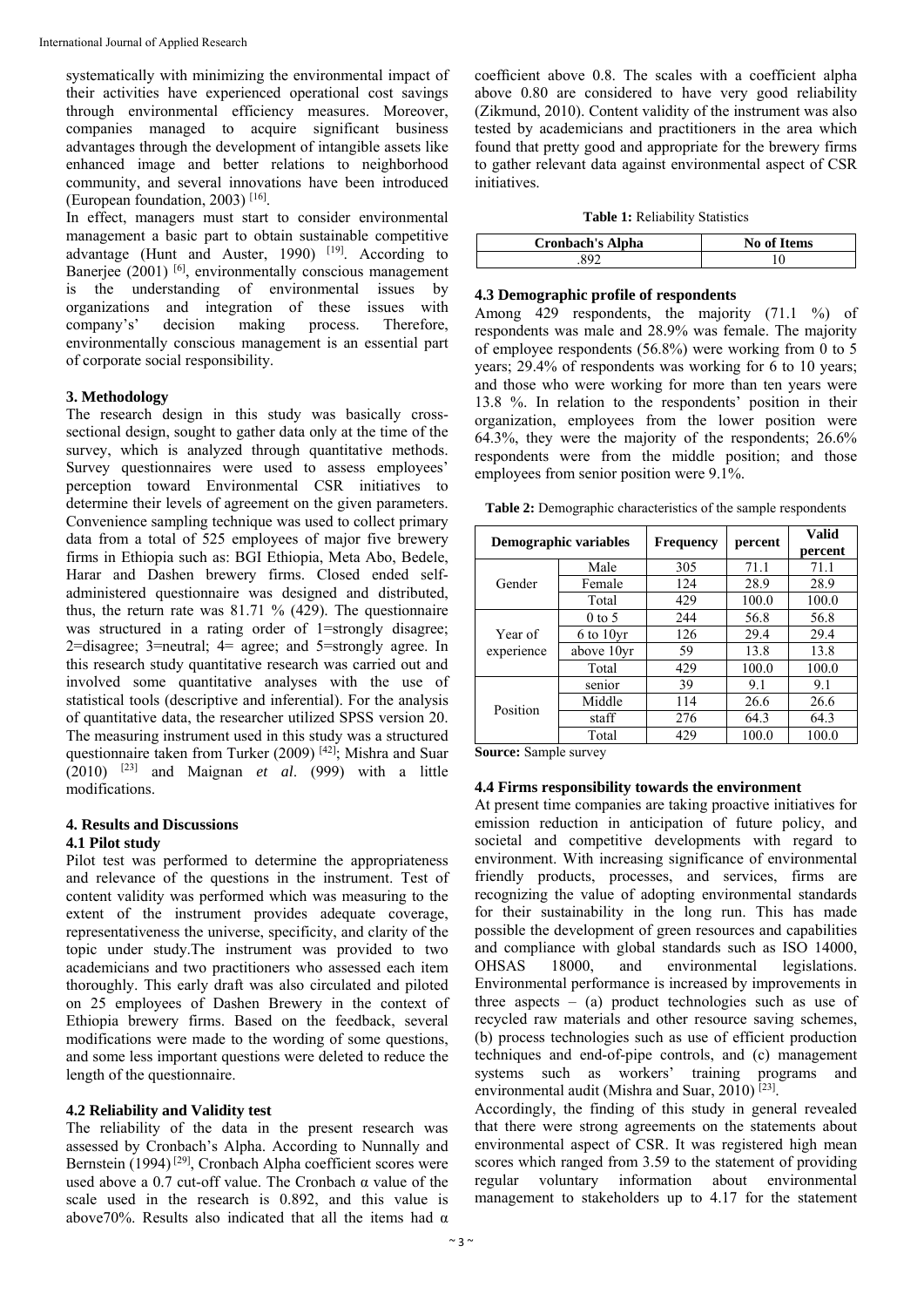about the disposal of waste and residues, and recuperation and recycling systems.

As it was shown in Table 3 and annexed Table A, very large number of respondents (81.6%, n=350) revealed their agreement on the concern of companies to show their responsibility on the disposal of wastes and residues, which involves recuperation and recycling systems. In this case high mean score was registered (4.17) with standard deviation of 1.06. In addition, the same number of respondents (81.6%) agreed or strongly agreed that there were systems and techniques for producing environmentally safe products with high mean score of 4.16 and standard deviation of 0.83. slightly more than three fourths of respondents (78.3%, n=336) conveyed their agreement on the concern of businesses to protect and improve the quality of the natural environment. In this case high mean score of 4.00 was registered with standard deviation of 0.85. Almost three fourths of respondents (76%, n=326) agreed or strongly agreed that there are policies in place to protect pollution of soil, water, and air. In this case high mean score (4.03) was registered with standard deviation of 1.00. A mean score 4.0 was registered to indicate high level of agreement on the availability of explicit definition of environmental policy and long term plans in the companies, which represented 70.6% (n=304) respondents. About the same number of respondents  $(70.2\% \text{ m} = 301)$  declared their agreement on the availability of systems for measuring/assessing environmental performance, in this case high mean score (3.95) was calculated with standard deviation of 0.96. Almost two thirds of respondents (67.6%, n=290) agreed or strongly agreed on the availability of designs to facilitate reduction of resource consumption and waste generation during production, distribution and product usage. In this case 3.83 mean score was recorded with standard deviation of 1.02. Similarly, two thirds of respondents (66.7%, n=290) conveyed their agreement on the availability of programs in place to reduce the amount of energy and material wasted in the businesses with mean score of 3.8, which was high and standard deviation of 1.00. Only 61.5% (n=264) respondents agreed or strongly agreed that environmental training has been given to employees. In this case high mean score (3.72) was recorded. About half percent of (52.4 %, n=225) respondents agreed or strongly agreed that regular voluntary information about environmental management have been provided to stakeholders, in this case respondents rated high mean score of 3.59. Interestingly, 35.9% (n=154) responses were undecided/neutral.

The information obtained from secondary source data supported the findings of this empirical study. All brewery under study implemented Environmental management systems (EMS) and have already been certified ISO 14000. Those firms adopting EMS have been extensively reducing their wastewater, energy and treating their effluent and discarded in to the river (for instance, Bedele brewery, BGI Ethiopia) and the effluent from rural breweries (for example, Dashen brewery, Meta Abo and Harar) is used for irrigation purposes after undergoing primary treatment,. Breweries that are already implementing ISO 14000 have identified water efficiency as one of their key focus areas (UNEP, nd). Both Harar and Bedele (Heineken Company) launched Brewing a Better Future (BaBF) a 10 year programme starting from 2010. The program focuses on four key areas: protecting water resource; reducing CO2 emissions, and energy consumption; sourcing sustainably and advocating responsible consumption (African Business Review, July 23,

2014) [18]. Harar Brewery also does afforestation of Hakim Gara (spring water source area); beautification of road sides of Harar and Dire Dawa town. All Breweries ISO 14000 accredited are undertaking environmental reporting (internal reporting) but there is no requirement existed for the others to submit such a report (UNEP, nd).

**Table 3** Employees' perception on environmental aspect of CSR initiatives (n=429)

| <b>Items</b>                                                                                                                        | mean   | <b>SD</b> |
|-------------------------------------------------------------------------------------------------------------------------------------|--------|-----------|
| Explicit definition of environmental policy and long<br>term environmental plans                                                    | 4.01   | 0.96      |
| Systems for measuring and assessing environmental<br>performance                                                                    | 3.95   | 0.96      |
| Designs facilitating reduction of resource<br>consumption and waste generation during<br>production, distribution and product usage | 3.83   | 1.02      |
| Provide natural environmental training for its<br>employees                                                                         | 3.72   | 1.10      |
| Disposal of waste and residues, $\&$ recuperation $\&$<br>recycling systems                                                         | 4.17   | 1.06      |
| Policies for preventing direct $\&$ indirect pollution<br>of soil, water, & air                                                     | 4.03   | 1.00      |
| Systems and techniques for producing<br>environmentally safe products                                                               | 4.16   | 0.83      |
| Program in place to reduce the amount of energy $\&$<br>material wasted in our business                                             | 3.83   | 1.00      |
| Protect and improve the quality of the natural<br>environment                                                                       | 4.00   | 0.85      |
| Regular voluntary information about environmental<br>management to stakeholders                                                     | 3.59   | 1.05      |
| Grand mean                                                                                                                          | 3.93   | 0.70      |
| disagree; 2=disagree; 3=neutral;<br>$4=$<br>$1 =$ strongly                                                                          | agree; | and       |

5=strongly agree

#### **4.5 Influence of gender on the Perception of ECSR initiatives**

A result of independent sample t-test shows that gender difference does not influence the perception of employees on ECSR initiatives with statistical significance at the level of 0.05 (sig= 0.823). The finding of the present study is consistent with the previous findings. For instance, According Stawiskiet al (2010)<sup>[40]</sup>, on average, men and women tend to rate the CSR of their organizations about the same, that is both groups tend to think that their organizations are doing pretty well as corporate citizens. The result of this study also consistent with the findings of Agrawal *et al.* (2015) <sup>[3]</sup> which found that gender as demographic factor does not influence the employee's perception for the social and ethical behavior of their firm.

**Table 4:** Result of t-test for the influence of gender on the perception of ECSR initiatives

| <b>Variables</b>  | Gender | <b>Mean</b> | Std.<br><b>Deviation</b> |      | $Sig. (2-$<br>tailed) |  |
|-------------------|--------|-------------|--------------------------|------|-----------------------|--|
| <b>ECSR</b>       | male   | 3.9220      | .73135                   | 2.24 | .823                  |  |
| initiatives       | female | 3.9387      | .62453                   |      |                       |  |
| $P<0.05$ (2-tail) |        |             |                          |      |                       |  |

## **4.6 Influence of employees' position on the Perception of ECSR initiatives**

A result of one way ANOVA shows that employees' position in their organization does not influence their perception on ECSR initiatives of firms with statistical significance at the level of 0.05 (sig= 0.087). The finding of this study is inconsistent with the findings of Stawiski *et al*. (2010) [40] and Changchutoe  $(2012)$ <sup>[12]</sup>. According to them company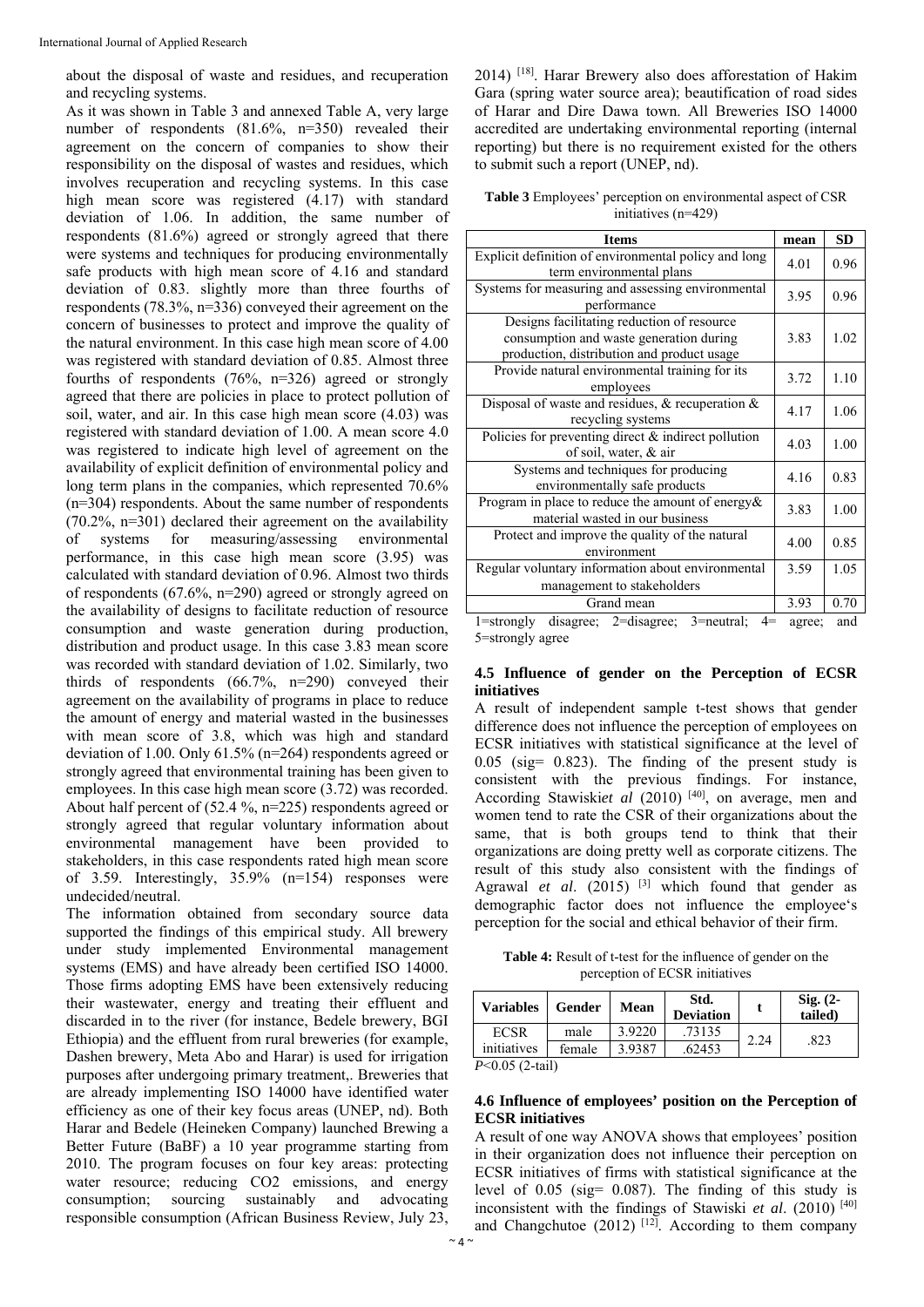employees in different position had different level of perceptions CSR. Those at the highest levels in the organization have the most positive impressions of their companies' CSR initiatives. Therefore, the influence of position on the perception of employees on CSR initiatives had mixed results.

**Table 5:** Result of ANOVA test for the influence of employees' position on the perception of ECSR initiatives

| Variable    | position     | Mean   | Std.<br><b>Deviation</b> | F     | Sig.  |
|-------------|--------------|--------|--------------------------|-------|-------|
|             | Senior staff | 4.0667 | .86156                   |       | 0.087 |
| <b>ECSR</b> | Middle       | 4.0114 | .71825                   | 2.460 |       |
|             | lower level  | 3.8721 | .66523                   |       |       |

*P*<0.05 (2-tail)

#### **4.7 Influence of employees' years of working experience on the Perception of ECSR initiatives**

A result of one way ANOVA shows that employees' year of experience influence their perception on ECSR initiatives of firms with statistical significance at the level of 0.05 (sig= 0.001). The finding of this study is in accordance with the finding of Changchutoe  $(2012)$ <sup>[12]</sup> which found that private

company employees who had different period of employment had different level of perceptions toward CSR. The finding of this study also consistent with the study of Chunu (2009) <sup>[12]</sup> cited in Changchutoe (2012) <sup>[10]</sup> which found that employees who had different period of employment had different level of perceptions toward the performance of public official council. Period of employment is considered a key factor that leads to difference of employee's perceptions. It is likely that employees with a longer period of employment acknowledge CSR policy, operation and performance of the company and thus have higher perception than employees with shorter period of employment (Changchutoe, 2012) [10].

**Table 6:** Results of ANOVA test for the influence of employees' year of working experience on the perception on ECSR initiatives

| <b>Variable</b> | <b>Service</b><br>vear | Mean   | Std.<br><b>Deviation</b> | F     | Sig.  |  |
|-----------------|------------------------|--------|--------------------------|-------|-------|--|
|                 | $0$ to 5               | 3.8480 | .68874                   |       | 0.001 |  |
| <b>ECSR</b>     | 6 to 10                | 3.9611 | .64844                   | 5.278 |       |  |
|                 | >10                    | 4.1357 | .80010                   |       |       |  |

*P*<0.05 (2-tail)

| <b>Items</b>                                                                                              | 1   | 2    | 3    | 4    | 5    | <b>Total</b> |  |
|-----------------------------------------------------------------------------------------------------------|-----|------|------|------|------|--------------|--|
| The company has explicit definition of environmental policy and long                                      |     | 1.9  | 24.9 | 33.3 | 37.3 | 100%         |  |
| term environmental plans                                                                                  | 11  | 8    | 107  | 143  | 160  | 429          |  |
| The company has systems for measuring and assessing environmental                                         | 1.9 | 4.7  | 23.3 | 37.3 | 32.9 | 100%         |  |
| performance                                                                                               | 8   | 20   | 100  | 160  | 141  | 429          |  |
| The company has designs facilitating reduction of resource consumption                                    | 2.6 | 8.2  | 21.7 | 38.7 | 28.9 | 100%         |  |
| and waste generation during production, distribution and product usage                                    | 11  | 35   | 93   | 166  | 124  | 429          |  |
|                                                                                                           |     | 10.3 | 24.5 | 33.8 | 27.7 | 100%         |  |
| The company provides natural environmental training for its employees                                     | 16  | 44   | 105  | 145  | 119  | 429          |  |
| There is responsible disposal of waste and residues, $\&$ recuperation $\&$                               | 4.4 | 4.2  | 9.8  | 33.6 | 48.0 | 100%         |  |
| recycling systems in the company                                                                          |     | 18   | 42   | 144  | 206  | 429          |  |
| The company has policies for preventing direct $\&$ indirect pollution of                                 | 2.6 | 5.8  | 15.6 | 38.5 | 37.5 | 100%         |  |
| soil, water, & air                                                                                        |     | 25   | 67   | 165  | 161  | 429          |  |
| The company has systems and techniques for producing environmentally<br>safe products                     |     | 3.3  | 14.7 | 42.9 | 38.7 | 100%         |  |
|                                                                                                           |     | 14   | 63   | 184  | 166  | 429          |  |
| The company has a program in place to reduce the amount of energy $\&$<br>material wasted in our business |     | 4.2  | 25.4 | 39.2 | 27.5 | 100%         |  |
|                                                                                                           |     | 18   | 109  | 168  | 118  | 429          |  |
| The company participates in activities that aim to protect and improve                                    | 1.2 | 4.4  | 16.1 | 50.1 | 28.2 | 100%         |  |
| the quality of the natural environment                                                                    |     | 19   | 69   | 215  | 121  | 429          |  |
| The company offers regular voluntary information about environmental                                      |     | 7.2  | 35.9 | 29.8 | 22.6 | 100%         |  |
| management to stakeholders                                                                                | 19  | 31   | 154  | 128  | 97   | 429          |  |

Annexed A. Employees' perception on environmental CSR initiatives (n=429)

1=strongly disagree; 2=disagree; 3=neutral; 4= agree; and 5=strongly agree

#### **5. Conclusion and Future direction 5.1 Conclusion**

The study concluded that the employees had positive perception to all items of ECSR initiatives of brewery firms as they rated high mean value (3.93) with standard deviation of 0.70 which do not vary greatly. However, firms accorded a limited attention to provide regular voluntary information about environmental management to the external stakeholders. This study contributes to previous research on the practical aspects of CSR by highlighting the influence of demographic factors on perceptions of individuals, including gender, position, and working experience. Thus, this study concluded that gender and position do not influence the perception of employees toward the ECSR initiatives of brewery firms; however, years of experience influence the perception of employees towards ECSR initiatives of firms.

## **5.2 Limitation and Future direction**

This study is limited in its scope not only to the brewery firms but also limited to employees' perception on environmental aspect of CSR initiatives. Therefore, future study should include other alcoholic and nonalcoholic beverage industries and the perception of other stakeholders (such as local community, customers etc.) toward ECSR initiatives should be also examined.

#### **5.3 Contribution**

This study contributes to the existing body of knowledge in the field of CSR from the perspectives of employees in general, to Ethiopian literature in particular. Managers of the brewery and other industry can make use of this research output to devise their ECSR strategies to address effectively the environmental impact of their business activities so that they can acquire significant business advantages through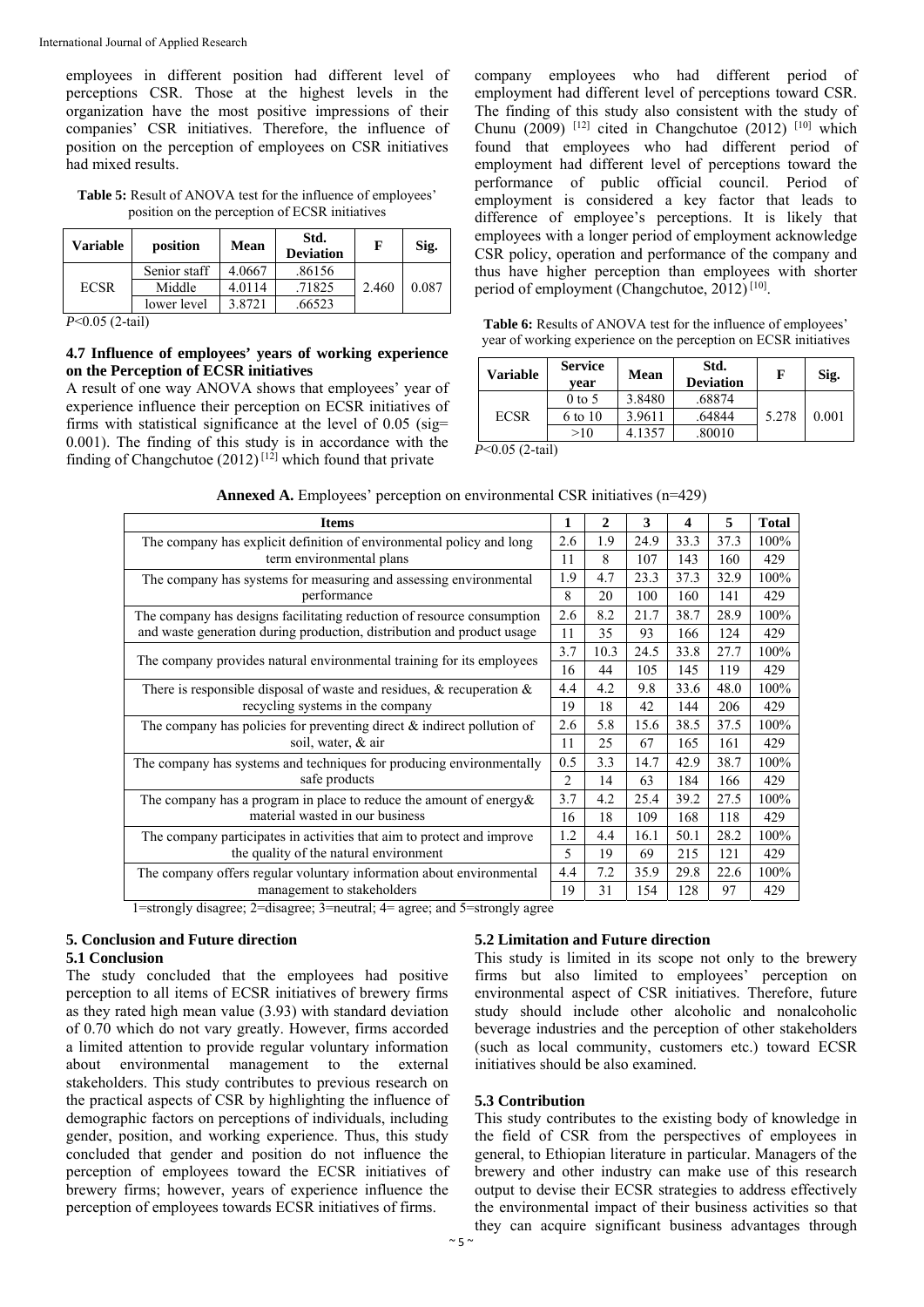minimizing the cost of complying with future legislation; operating expense can be lessened through waste minimization, pollution prevention, and the elimination of health and safety hazards; enhance financial performance; and improve reputation and relations among communities, customers and stakeholders.

#### **6. References**

- 1. Abdullah MH, Rashid NRNA. The Implementation of Corporate Social Responsibility Programs and its Impact on Employee Organizational Citizenship Behavior. International Journal of Business and Commerce. 2012; 2(1):67-75.
- 2. UNEP. African Beverages Industries Water Savings Initiative (Abiwsi). Retrieved from: http://www.unep.org/roa/Portals/137/Docs/ABIWSI%20 fact%20sheets.pdf
- 3. Agrawal CP, Mathur A, Saxena AA. Perception of Employees for Ethical and Social Responsibility of Firms Study at Rajsamand, Rajasthan: International Journal of Organizational Behaviour & Management Perspectives. 2015; (4)1:1387-1392.
- 4. Aguilera R, Rupp DE, Williams CA, Ganapathi J. Putting the s back in corporate social responsibility: A multilevel theory of social change in organizations. Academy of Management Review 2007; 32(3):836-863.
- 5. Baggott R. Alcohol strategy and the drinks industry a partnership for prevention. Leicester Business School, De Montfort University, 2006. Retrieved from:http://www.jrf.org.uk/bookshop/eBooks/1955 drugs-alcohol-prevention-uk.pdf
- 6. Banerjee SB. Corporate environmental strategies and actions. Management decision. 2001; 39(1):836-844.
- 7. Banyte J, Brazioniene L, Gadeikiene A. Expression of green marketing developing the conception of corporate social responsibility. Inzinerine Ekonomika-Engineering Economics. 2010; 21(5):550-560.
- 8. Barnett ML. Stakeholder influence capacity and the variability of financial returns to corporate social responsibility. Academy of Management Review 2007; 32(3):794-816.
- 9. Bertels S, Papania L, Papania D. Embedding sustainability in organizational culture. Network for Business Sustainability, 2010.

(www.nbs.net/knowledge/culture)

- 10. Changchutoe N. Employees' Perceptions and Expectations toward Corporate Social Responsibility: A Case Study of Private Company Employees in Bangkok Metropolitan Area. World Academy of Science, Engineering and Technology 2012; 71:1241-1245.
- 11. Chiutsi S, Mukoroverwa M, Karigambe P, Mudzengi BK. The theory and practice of ecotourism in Southern Africa. Journal of Hospitality Management and Tourism. 2011; 2(2):14-21.
- 12. Chunu A. Perception and expectation of Thammasat University's personnel on staff council's performance, Thesis, Thammasat University, 2009.
- 13. Code of Responsibility Practices for Beverage Alcohol Advertising and marketing. Distilled Spirits Council of the United States, Inc., 2009. www.Discus.Org
- 14. Daily BF, Huang S. Achieving sustainability through attention to Human resource factors in environmental management. International Journal of Operation and production management. 2001; 21(12):1539-1552.
- 15. European Commission. Promoting a European framework for corporate social responsibility, Green paper, European Commission, Brussels, 2001.
- 16. European foundation for the improvement of living and working condition. Towards a sustainable corporate social responsibility, 2003 www.eurofound.ed.int
- 17. Freeman RE. Strategic management: A stakeholder approach. Pitman, Boston (MA), 1984.
- 18. Heineken Ethiopia. Heineken in Ethiopia invests \$150m in new brewery. African Business Review, 2014. Retrieve from: http://www.africanbusinessreview.co.za/Heineken-in-Ethiopia/profiles/40/Heineken-in-Ethiopia-invests-150m-in-new-brewery.
- 19. Hunt CB, Auster ER. Proactive Environmental Management: Avoiding the toxic trap. Sloan management review. 1990; 31(2):7-18.
- 20. Jansson J. Green consumer behavior: determinants of curtailment and eco-innovation adoption. Journal of Consumer Marketing. 2010; 27(4):358 -370.
- 21. Juscius V, Kondratuk N. Marketing Corporate Social Responsibility in Alcohol Industry. Economics and Management. 2012; 17(1):328-334.
- 22. Maignan I, Farrell OC. Corporate social responsibility and marketing: An integrative framework. Journal of the Academy of Marketing Science. 2004; 32(1):3-19.
- 23. Mishra S, Suar D. Does Corporate Social Responsibility Influence Firm Performance of Indian Companies? Journal of Business Ethics. 2010; 95:571-601.
- 24. Mitsuhiro U. Business responsibility to the Environment. NIKKEI GSR project Report, Associate professor, Keio University, 2010, 8. Retrieved from:
- 25. http://www.nikkei.co.jp/gsr/2010/global/whitepaper/pdf/ part1\_chapter4.pdf
- 26. NikRamli NAR. Employee involvement in EMS/ISO and its spillover effect in consumer environmentally responsible behaviour. PhD Thesis: Universiti Sains Malaysia, Malaysia, 2007.
- 27. NikRamli NAR, Naja M. Spill over of environmental friendly behaviour phenomenon: The mediating effect of employee organizational identification. Bachelor Thesis: Universiti Teknologi Mara, Malaysia, 2011.
- 28. NikRamli NAR, Nor Irwani AR, Shaiful AK. Environmental Corporate Social Responsibility (ECSR) as a Strategic Marketing Initiative. Procedia - Social and Behavioral Sciences. 2014; 130:499-508.
- 29. Nunnally JC, Bernstein IH. Psychometric theory (3rded.).New York: McGraw-Hill, 1994.
- 30. Olajire AA. The brewing industry and environmental challenges. Journal of Cleaner Production. 2012, 1-21. www.elsevier.com/locate/jclepro
- 31. Peattie K. Environmental Marketing Management: Meeting the Green Challenge. London, Britain: Pitman Publishing, 1995.
- 32. Pickett-Baker J. Pro-environmental products: marketing influence on consumer purchase decision. Journal of Consumer Marketing. 2008; 25(5):281-293.
- 33. Pirsch J, Gupta S, Grau SL. A framework for understanding corporate social responsibility programs as a continuum: An exploratory study. Journal of Business Ethics. 2007; 70:125-140.
- 34. Ramayah T, Lee JWC, Mohamad O. Green product purchase intention: Some insights from a developing country. Journal of Resources, Conservation and Recycling. 2010; 54:1419-1427.